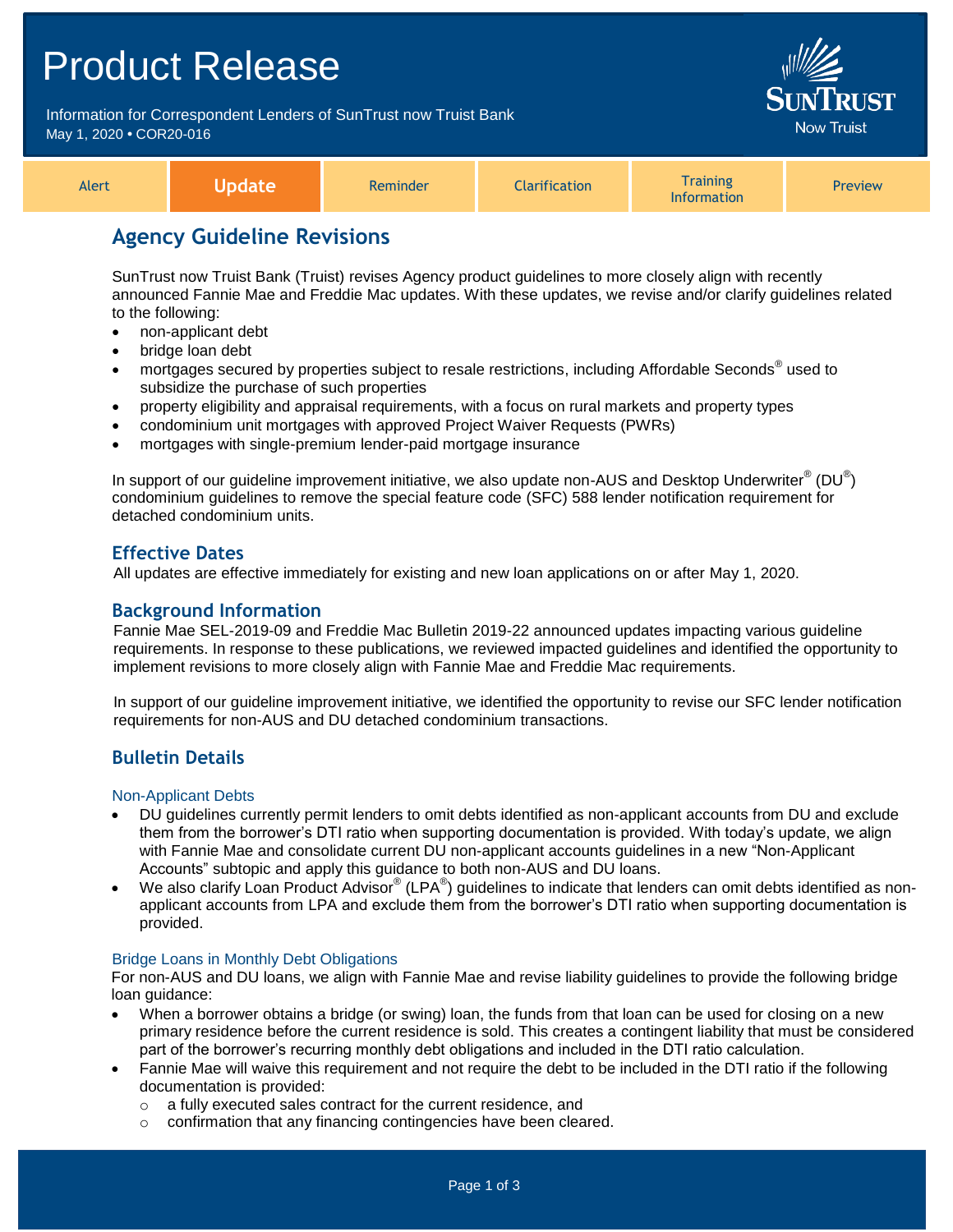# Product Release

Information for Correspondent Lenders of SunTrust now Truist Bank May 1, 2020 **•** COR20-016



## **Bulletin Details, continued**

#### Properties Subject to Resale Restrictions

For LPA loans, we align with Freddie Mac by:

- Clarifying that:
	- $\circ$  the resale restriction controls may be administered by the subsidy provider or a program administrator
	- $\circ$  when a mortgage secured by a resale-restricted property is in foreclosure and/or subject to an approved short sale, the right of first refusal must have a time period not exceeding 90 days
- Providing guidance for appraisal comparable sales selection when resale restrictions terminate and when they survive foreclosure or recordation of a deed-in-lieu of foreclosure
- For mortgages secured by income-based resale restricted properties:
	- $\circ$  revising requirements to permit cash-out refinance transactions and to permit borrowers to obtain cash proceeds from refinance transactions as long as the subsidy provider or program administrator approved the transaction
	- $\circ$  adding requirements relating to the subsidy provider and program administrator
	- o adding guidance regarding how to calculate the borrower's required down payment based on the subsidized purchase price
	- $\circ$  specifying that subsidy providers may be entitled to obtain "excess proceeds" in certain instances when the income-based resale restrictions survive foreclosure or the recordation of a deed-in-lieu of foreclosure where proceeds remain following the sale or transfer of an REO property
	- $\circ$  permitting the source of the Affordable Second to be a government agency or a non-profit entity that acts as the program administrator for the government agency; the non-profit entity may also act as the property seller on behalf of the government agency

**Note**: The source of the Affordable Second may *not* be a non-profit entity that is also the property seller but is not affiliated with a government agency. This is a new SunTrust now Truist overlay.

 $\circ$  eliminating the limits on the share of appreciation (equity sharing) an Agency or subsidy provider funding an Affordable Second can receive when the Agency or subsidy provider is managing an eligible income-based resale restriction program and meets other eligibility criteria (see the attached Before and After Matrix for additional details)

#### Property Eligibility and Appraisal Requirements

For LPA loans, we align with Freddie Mac and provide additional guidance for:

- Appraisal adjustments, recognizing that large adjustments are common and acceptable in rural markets
- The acceptability of non-traditional types of properties (examples include "barndominiums" (barn conversions or barn-style buildings), "shouses" (living-space and work/storage combinations), berm homes, log homes and geodesic dome dwellings)

#### Condominium Projects

 For LPA loans, we align with Freddie Mac and revise guidelines to reflect the revised delivery timeframe (i.e., within 120 days after the note date) for condominium unit mortgages with approved PWRs.

**Note**: The above referenced delivery timeframe applies to when SunTrust now Truist must deliver these loans to Freddie Mac.

 For non-AUS and DU loans, SFC 588 is automatically derived as a part of SunTrust now Truist's loan delivery process. As a result, we remove the SFC 588 Correspondent lender notification requirement for detached condominium units